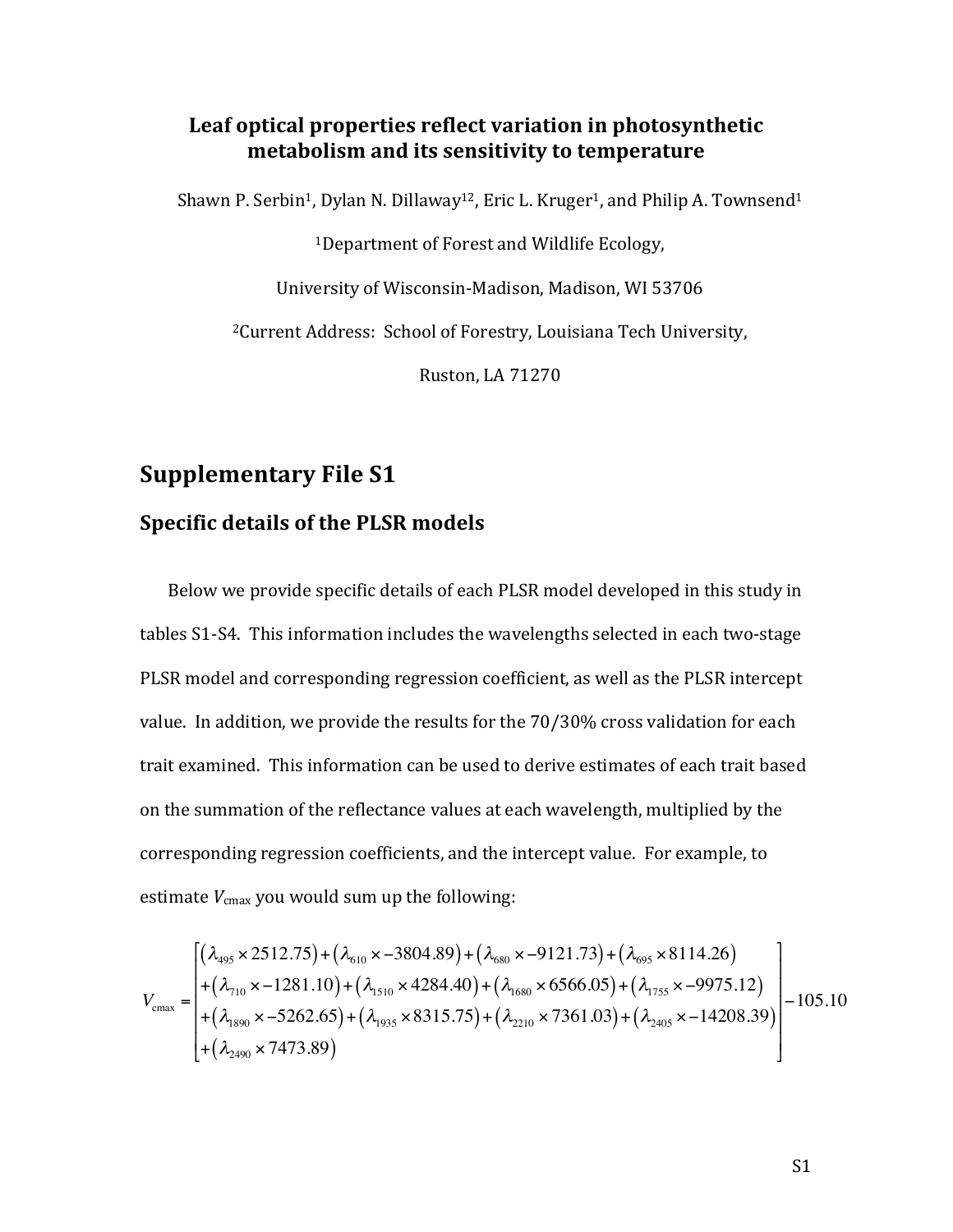where  $\lambda_{xxx}$  is the reflectance value at the specific wavelength. The summation of this equation would yield an estimated  $V_{\text{cmax}}$  value based on the PLSR model and spectral reflectance data. This can be done for each trait.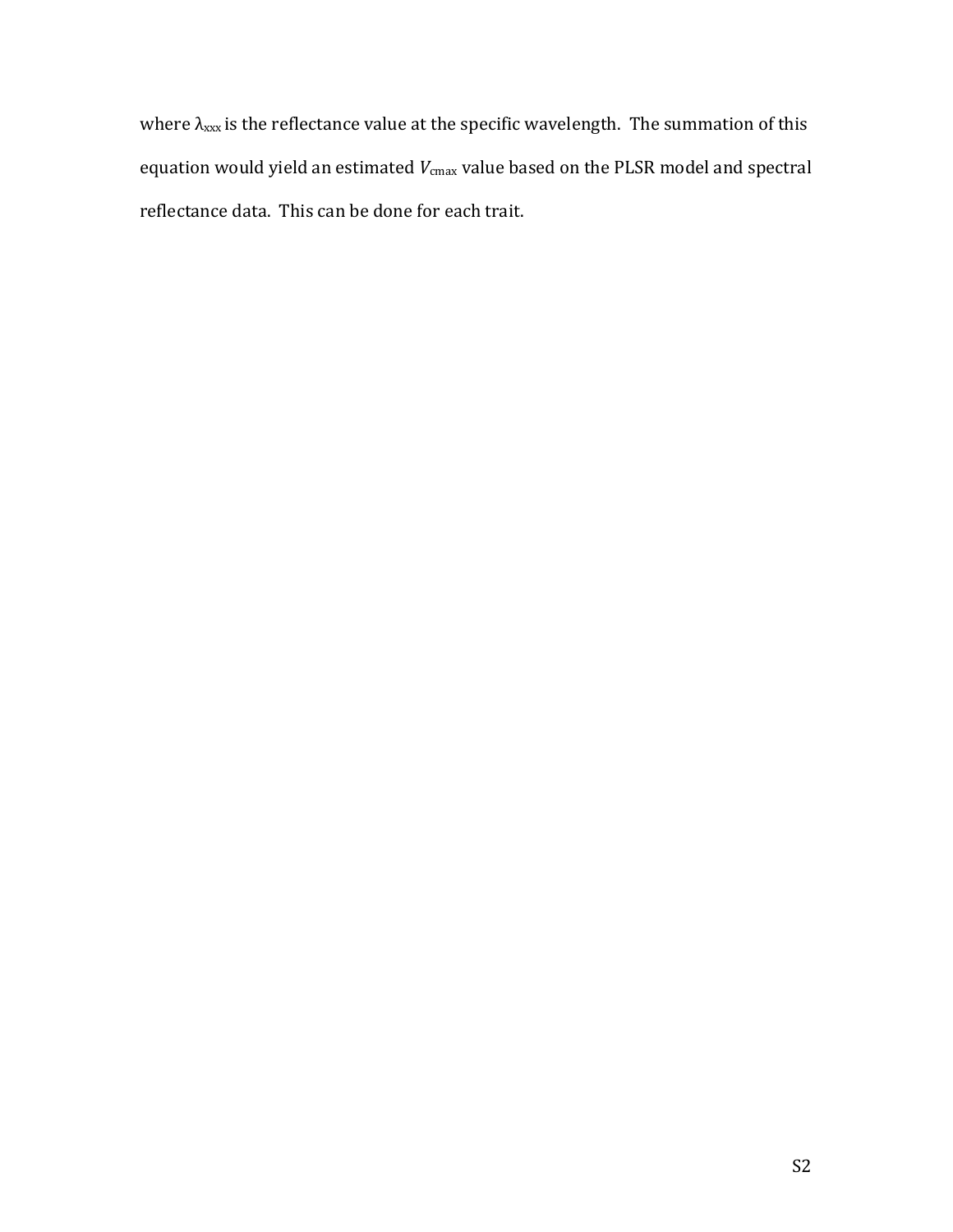Table S1. Summary of the leaf nitrogen PLSR model wavelengths, coefficients, and jackknife statistics.

# Leaf Nitrogen (%)

| <b>Parameter</b>       | <b>Raw PLSR</b> |
|------------------------|-----------------|
|                        | Coefficient     |
| Intercept              | 3.948           |
| Wavelength             |                 |
| 505                    | 40.754          |
| 540                    | $-102.288$      |
| 590                    | 323.029         |
| 630                    | -330.755        |
| 855                    | 32.992          |
| 1690                   | $-160.508$      |
| 1765                   | 197.576         |
| 1850                   | $-111.713$      |
| 1925                   | 195.835         |
| 1995                   | $-186.626$      |
| 2115                   | 121.167         |
| 2470                   | $-180.068$      |
| 2485                   | 167.950         |
| Jackknife statistics:  |                 |
| Median $R2 = 0.77$     |                 |
| Median RMSE = $0.32\%$ |                 |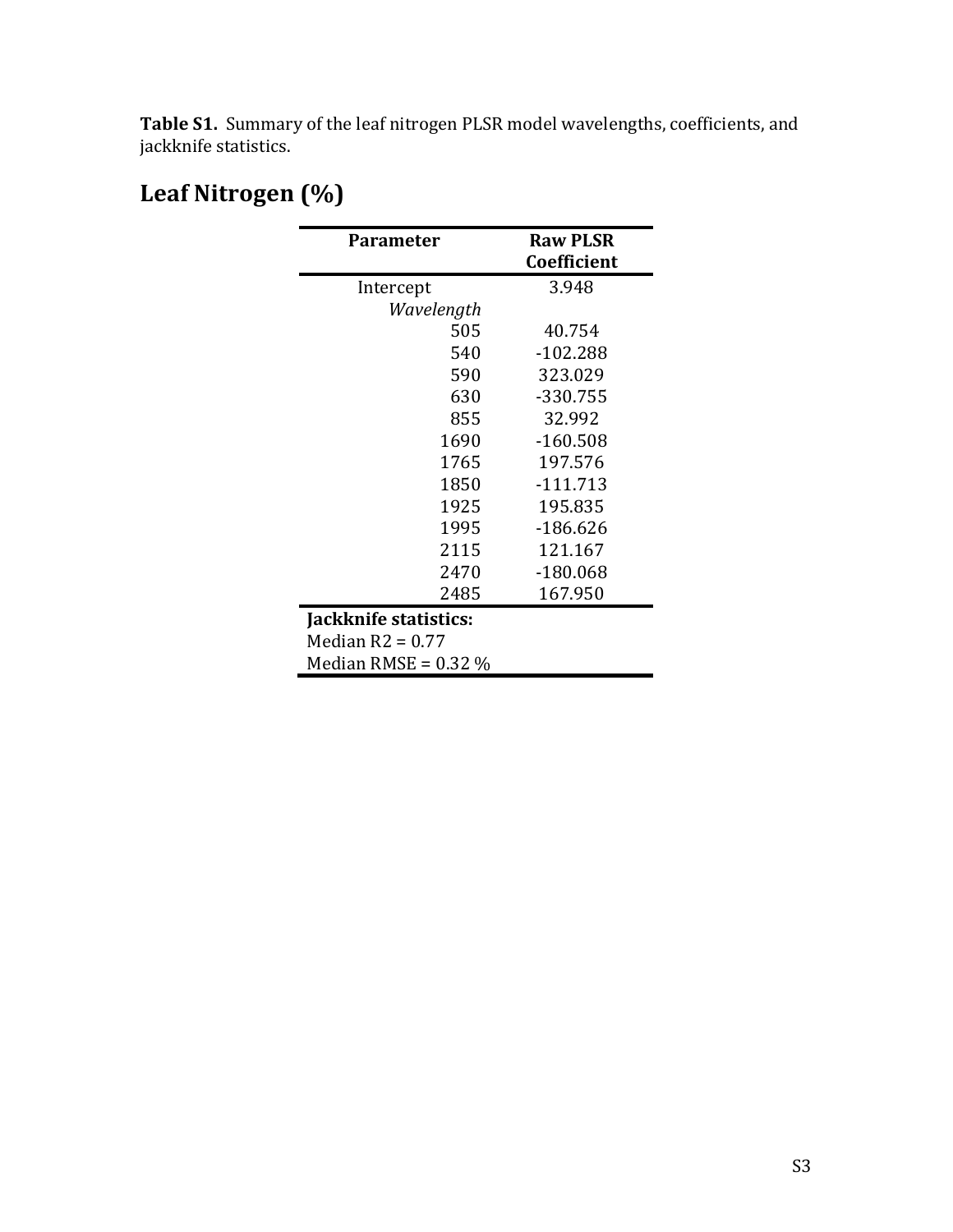Table S2. Summary of the leaf mass per area PLSR model wavelengths, regression coefficients, and jackknife statistics.

| <b>Parameter</b>                       | <b>Raw PLSR</b> |  |
|----------------------------------------|-----------------|--|
|                                        | Coefficient     |  |
| Intercept                              | 41.829          |  |
| Wavelength                             |                 |  |
| 545                                    | 338.112         |  |
| 705                                    | $-246.133$      |  |
| 885                                    | -323.844        |  |
| 895                                    | -287.7889       |  |
| 955                                    | $-53.214$       |  |
| 1245                                   | 363.228         |  |
| 1250                                   | 341.854         |  |
| 1255                                   | 340.478         |  |
| 1260                                   | 344.962         |  |
| 1420                                   | $-166.532$      |  |
| 1425                                   | $-185.984$      |  |
| 1595                                   | -546.692        |  |
| 1600                                   | $-518.648$      |  |
| 1870                                   | 611.304         |  |
| 1875                                   | 494.976         |  |
| 1905                                   | $-1043.208$     |  |
| 2040                                   | 791.886         |  |
| 2275                                   | $-367.818$      |  |
| 2280                                   | $-420.966$      |  |
| 2285                                   | $-431.731$      |  |
| 2305                                   | $-189.182$      |  |
| 2400                                   | 901.906         |  |
| Jackknife statistics:                  |                 |  |
| Median $R^2 = 0.89$                    |                 |  |
| Median RMSE = $3.77$ g m <sup>-2</sup> |                 |  |

# Leaf mass per area (g m<sup>-2</sup>)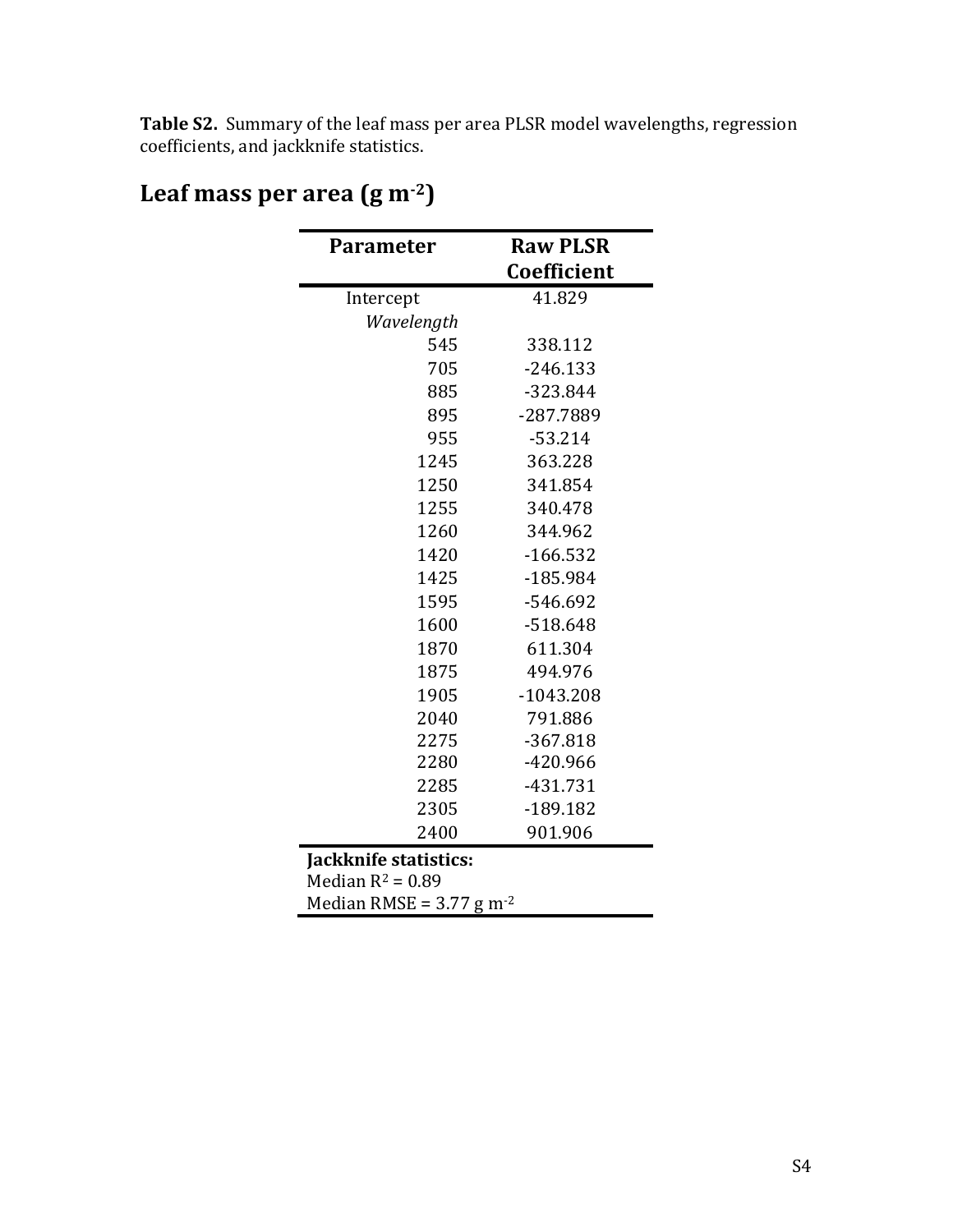**Table S3.** Summary of the  $V_{\text{cmax}}$  PLSR model wavelengths, regression coefficients, and jackknife statistics.

| Parameter             | <b>Raw PLSR</b> |  |
|-----------------------|-----------------|--|
|                       | Coefficient     |  |
| Intercept             | $-105.105$      |  |
| Wavelength            |                 |  |
| 495                   | 2512.749        |  |
| 610                   | -3804.889       |  |
| 680                   | -9121.729       |  |
| 695                   | 8114.260        |  |
| 710                   | -1281.079       |  |
| 1510                  | 4284.383        |  |
| 1680                  | 6566.049        |  |
| 1755                  | -9975.176       |  |
| 1890                  | $-5262.651$     |  |
| 1935                  | 8315.752        |  |
| 2210                  | 7361.025        |  |
| 2405                  | -14208.388      |  |
| 2490                  | 7473.886        |  |
| Jackknife statistics: |                 |  |
| Median $R^2 = 0.78$   |                 |  |
| Median $RMSE = 16.2$  |                 |  |

# *V*<sub>cmax</sub> (μmol m<sup>-2</sup> s<sup>-1</sup>)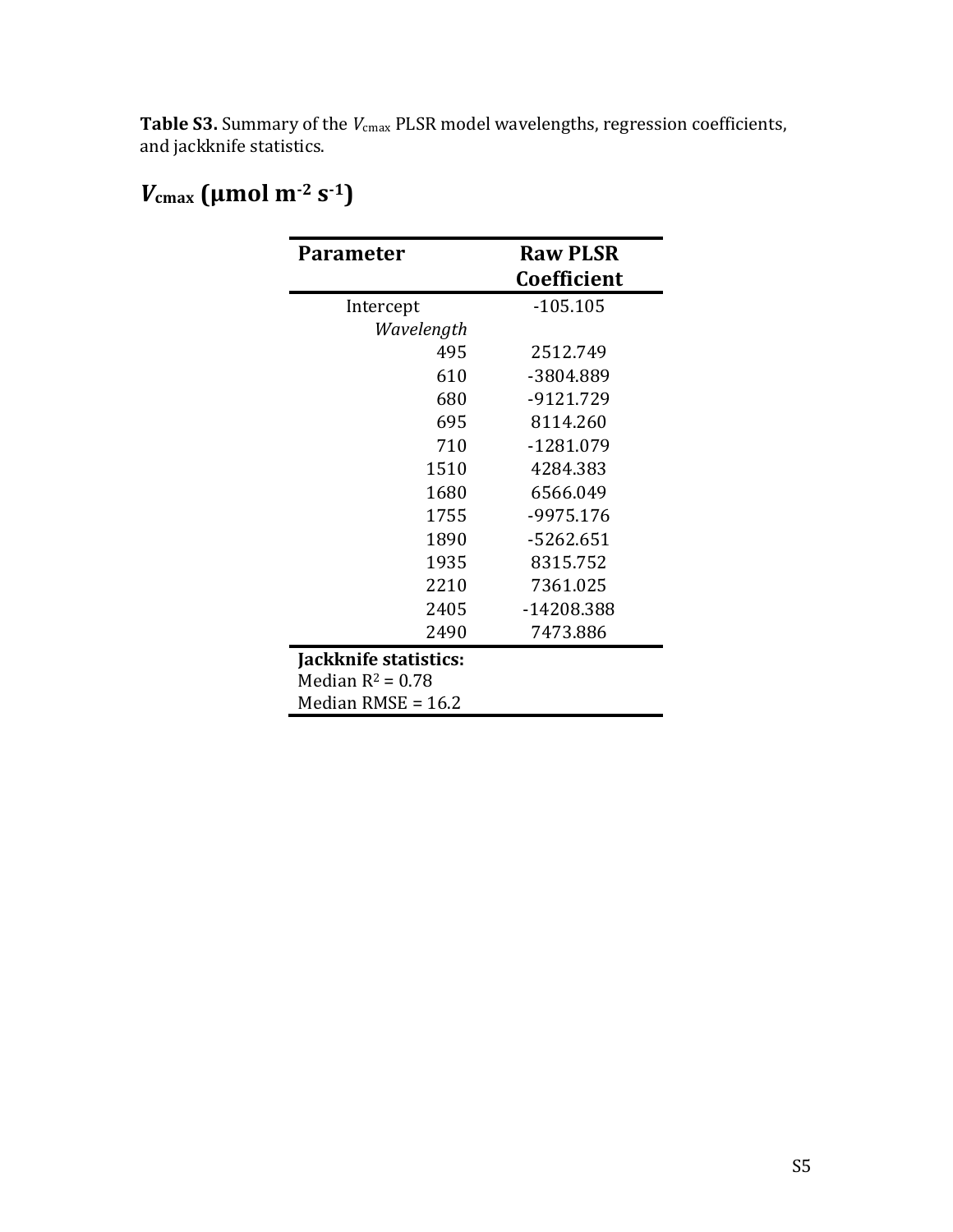Table S4. Summary of the *J*<sub>max</sub> PLSR model wavelengths, regression coefficients, and jackknife statistics.

#### **Parameter Raw PLSR Coefficient** Intercept -20.650 *Wavelength* 465 G274.189 485 3984.520 535 5125.756 550 G5721.735 615 4191.832 635 1109.040 670 G10882.564 710 G428.916 1095 -4967.966 1215 6337.985 1390 5793.293 1415 -5534.300 1575 4536.632 1580 4826.890 1710 -1167.044 1715 -1833.546 1720 -1927.169 1725 G2214.091 1730 -2548.040 1740 -1763.486 1880 -2488.854 1885 -1480.018 1890 -239.556 1895 837.299 1910 3433.131 1935 2952.828 1940 2893.471 1955 2376.691 1985 -271.257 1990 -1181.458 1995 -733.476 2000 G2350.489

2005 G1752.527

## *J***max** (μmol m<sup>-2</sup> **s**<sup>-1</sup>)